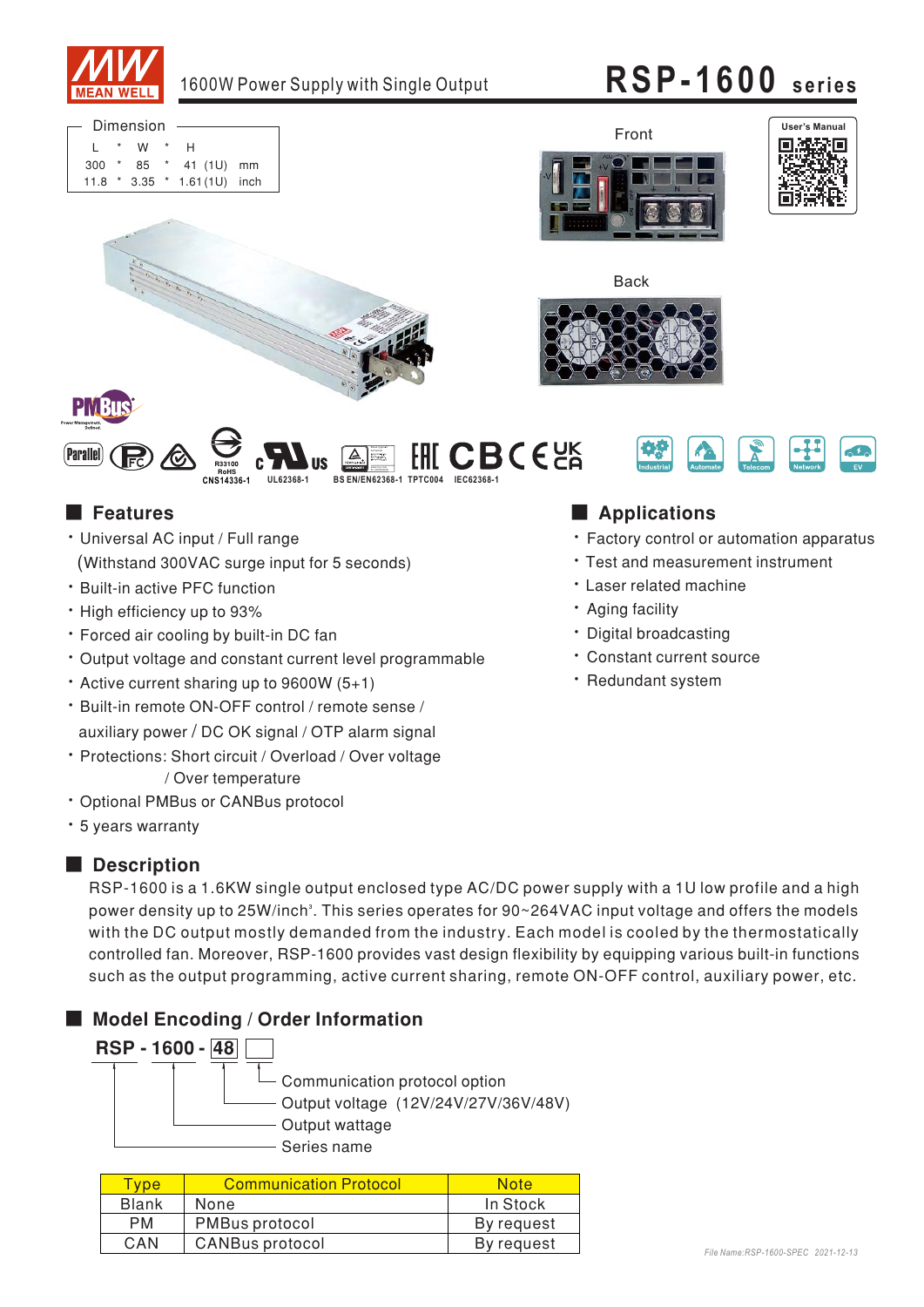

### **SPECIFICATION**

 $\frac{1}{2}$ 

| <b>MODEL</b>                                                                                             |                                                                                                                                                                                                                                                                                                                                                                                                                                                                                                                                                                                                                                                                                                                                                                                                                                                                                                                                                                                                                                                                                                                                                                                                                                                                                                                                                                                        | RSP-1600-12                                                                                                                        | RSP-1600-24                | RSP-1600-27                                                                                | RSP-1600-36                                                                                                                    | RSP-1600-48                                                                                                       |  |  |  |  |
|----------------------------------------------------------------------------------------------------------|----------------------------------------------------------------------------------------------------------------------------------------------------------------------------------------------------------------------------------------------------------------------------------------------------------------------------------------------------------------------------------------------------------------------------------------------------------------------------------------------------------------------------------------------------------------------------------------------------------------------------------------------------------------------------------------------------------------------------------------------------------------------------------------------------------------------------------------------------------------------------------------------------------------------------------------------------------------------------------------------------------------------------------------------------------------------------------------------------------------------------------------------------------------------------------------------------------------------------------------------------------------------------------------------------------------------------------------------------------------------------------------|------------------------------------------------------------------------------------------------------------------------------------|----------------------------|--------------------------------------------------------------------------------------------|--------------------------------------------------------------------------------------------------------------------------------|-------------------------------------------------------------------------------------------------------------------|--|--|--|--|
|                                                                                                          | <b>DC VOLTAGE</b>                                                                                                                                                                                                                                                                                                                                                                                                                                                                                                                                                                                                                                                                                                                                                                                                                                                                                                                                                                                                                                                                                                                                                                                                                                                                                                                                                                      | 12V                                                                                                                                | <b>24V</b>                 | 27V                                                                                        | 36V                                                                                                                            | 48V                                                                                                               |  |  |  |  |
|                                                                                                          | <b>RATED CURRENT</b>                                                                                                                                                                                                                                                                                                                                                                                                                                                                                                                                                                                                                                                                                                                                                                                                                                                                                                                                                                                                                                                                                                                                                                                                                                                                                                                                                                   | 125A                                                                                                                               | 67A                        | 59A                                                                                        | 44.5A                                                                                                                          | 33.5A                                                                                                             |  |  |  |  |
|                                                                                                          | <b>CURRENT RANGE</b>                                                                                                                                                                                                                                                                                                                                                                                                                                                                                                                                                                                                                                                                                                                                                                                                                                                                                                                                                                                                                                                                                                                                                                                                                                                                                                                                                                   | $0 - 125A$                                                                                                                         | $0 - 67A$                  | $0 - 59A$                                                                                  | $0 - 44.5A$                                                                                                                    | $0 - 33.5A$                                                                                                       |  |  |  |  |
|                                                                                                          | <b>RATED POWER</b>                                                                                                                                                                                                                                                                                                                                                                                                                                                                                                                                                                                                                                                                                                                                                                                                                                                                                                                                                                                                                                                                                                                                                                                                                                                                                                                                                                     | 1500W                                                                                                                              | 1608W                      | 1593W                                                                                      | 1602W                                                                                                                          | 1608W                                                                                                             |  |  |  |  |
|                                                                                                          | RIPPLE & NOISE (max.) Note.2 150mVp-p                                                                                                                                                                                                                                                                                                                                                                                                                                                                                                                                                                                                                                                                                                                                                                                                                                                                                                                                                                                                                                                                                                                                                                                                                                                                                                                                                  |                                                                                                                                    | 200mVp-p                   | 200mVp-p                                                                                   | 250mVp-p                                                                                                                       | 300mVp-p                                                                                                          |  |  |  |  |
| <b>OUTPUT</b>                                                                                            | <b>VOLTAGE ADJ. RANGE</b>                                                                                                                                                                                                                                                                                                                                                                                                                                                                                                                                                                                                                                                                                                                                                                                                                                                                                                                                                                                                                                                                                                                                                                                                                                                                                                                                                              | $11.5 - 15V$                                                                                                                       | $23.5 - 30V$               | $26.5 - 33.5V$                                                                             | $35.5 - 45V$                                                                                                                   | $47.5 - 58.8V$                                                                                                    |  |  |  |  |
|                                                                                                          | VOLTAGE TOLERANCE Note.4 $\pm$ 1.0%                                                                                                                                                                                                                                                                                                                                                                                                                                                                                                                                                                                                                                                                                                                                                                                                                                                                                                                                                                                                                                                                                                                                                                                                                                                                                                                                                    |                                                                                                                                    | ±1.0%                      | ±1.0%                                                                                      | ±1.0%                                                                                                                          | ±1.0%                                                                                                             |  |  |  |  |
|                                                                                                          | <b>LINE REGULATION</b>                                                                                                                                                                                                                                                                                                                                                                                                                                                                                                                                                                                                                                                                                                                                                                                                                                                                                                                                                                                                                                                                                                                                                                                                                                                                                                                                                                 | ±0.5%                                                                                                                              | ±0.5%                      | $\pm 0.5\%$                                                                                | ±0.5%                                                                                                                          | ±0.5%                                                                                                             |  |  |  |  |
|                                                                                                          | <b>LOAD REGULATION</b>                                                                                                                                                                                                                                                                                                                                                                                                                                                                                                                                                                                                                                                                                                                                                                                                                                                                                                                                                                                                                                                                                                                                                                                                                                                                                                                                                                 | ±0.5%                                                                                                                              | ±0.5%                      | ±0.5%                                                                                      | ±0.5%                                                                                                                          | ±0.5%                                                                                                             |  |  |  |  |
|                                                                                                          | <b>SETUP, RISE TIME</b>                                                                                                                                                                                                                                                                                                                                                                                                                                                                                                                                                                                                                                                                                                                                                                                                                                                                                                                                                                                                                                                                                                                                                                                                                                                                                                                                                                | 1500ms, 60ms/230VAC at full load                                                                                                   |                            |                                                                                            |                                                                                                                                |                                                                                                                   |  |  |  |  |
|                                                                                                          |                                                                                                                                                                                                                                                                                                                                                                                                                                                                                                                                                                                                                                                                                                                                                                                                                                                                                                                                                                                                                                                                                                                                                                                                                                                                                                                                                                                        | 16ms / 230VAC at 75% load                                                                                                          | 10ms / 230VAC at full load |                                                                                            |                                                                                                                                |                                                                                                                   |  |  |  |  |
|                                                                                                          | <b>HOLD UP TIME (Typ.)</b>                                                                                                                                                                                                                                                                                                                                                                                                                                                                                                                                                                                                                                                                                                                                                                                                                                                                                                                                                                                                                                                                                                                                                                                                                                                                                                                                                             |                                                                                                                                    | $127 - 370$ VDC            |                                                                                            |                                                                                                                                |                                                                                                                   |  |  |  |  |
|                                                                                                          | <b>VOLTAGE RANGE</b>                                                                                                                                                                                                                                                                                                                                                                                                                                                                                                                                                                                                                                                                                                                                                                                                                                                                                                                                                                                                                                                                                                                                                                                                                                                                                                                                                                   | Note.5 $90 \sim 264 \text{VAC}$                                                                                                    |                            |                                                                                            |                                                                                                                                |                                                                                                                   |  |  |  |  |
|                                                                                                          | <b>FREQUENCY RANGE</b>                                                                                                                                                                                                                                                                                                                                                                                                                                                                                                                                                                                                                                                                                                                                                                                                                                                                                                                                                                                                                                                                                                                                                                                                                                                                                                                                                                 | $47 - 63$ Hz                                                                                                                       |                            |                                                                                            |                                                                                                                                |                                                                                                                   |  |  |  |  |
|                                                                                                          | <b>POWER FACTOR (Typ.)</b>                                                                                                                                                                                                                                                                                                                                                                                                                                                                                                                                                                                                                                                                                                                                                                                                                                                                                                                                                                                                                                                                                                                                                                                                                                                                                                                                                             | 0.97/230VAC at full load                                                                                                           |                            |                                                                                            |                                                                                                                                |                                                                                                                   |  |  |  |  |
| <b>INPUT</b>                                                                                             | <b>EFFICIENCY (Typ.)</b>                                                                                                                                                                                                                                                                                                                                                                                                                                                                                                                                                                                                                                                                                                                                                                                                                                                                                                                                                                                                                                                                                                                                                                                                                                                                                                                                                               | 89%                                                                                                                                | 91.5%                      | 92%                                                                                        | 92%                                                                                                                            | 93%                                                                                                               |  |  |  |  |
|                                                                                                          | AC CURRENT (Typ.)                                                                                                                                                                                                                                                                                                                                                                                                                                                                                                                                                                                                                                                                                                                                                                                                                                                                                                                                                                                                                                                                                                                                                                                                                                                                                                                                                                      | Note.5 14A/115VAC 8A/230VAC 15A/115VAC                                                                                             |                            | 8.5A/230VAC                                                                                |                                                                                                                                |                                                                                                                   |  |  |  |  |
|                                                                                                          | <b>INRUSH CURRENT (Typ.)</b>                                                                                                                                                                                                                                                                                                                                                                                                                                                                                                                                                                                                                                                                                                                                                                                                                                                                                                                                                                                                                                                                                                                                                                                                                                                                                                                                                           | COLD START 35A/230VAC                                                                                                              |                            |                                                                                            |                                                                                                                                |                                                                                                                   |  |  |  |  |
|                                                                                                          | <b>LEAKAGE CURRENT</b>                                                                                                                                                                                                                                                                                                                                                                                                                                                                                                                                                                                                                                                                                                                                                                                                                                                                                                                                                                                                                                                                                                                                                                                                                                                                                                                                                                 | <2mA / 230VAC                                                                                                                      |                            |                                                                                            |                                                                                                                                |                                                                                                                   |  |  |  |  |
|                                                                                                          |                                                                                                                                                                                                                                                                                                                                                                                                                                                                                                                                                                                                                                                                                                                                                                                                                                                                                                                                                                                                                                                                                                                                                                                                                                                                                                                                                                                        | 105 $\sim$ 115% rated current                                                                                                      |                            |                                                                                            |                                                                                                                                |                                                                                                                   |  |  |  |  |
|                                                                                                          | <b>OVERLOAD</b>                                                                                                                                                                                                                                                                                                                                                                                                                                                                                                                                                                                                                                                                                                                                                                                                                                                                                                                                                                                                                                                                                                                                                                                                                                                                                                                                                                        |                                                                                                                                    |                            |                                                                                            | Protection type: Constant current limiting, shut down O/P voltage after 5 sec. After O/P voltage falls, re-power on to recover |                                                                                                                   |  |  |  |  |
| <b>PROTECTION</b>                                                                                        |                                                                                                                                                                                                                                                                                                                                                                                                                                                                                                                                                                                                                                                                                                                                                                                                                                                                                                                                                                                                                                                                                                                                                                                                                                                                                                                                                                                        | $15.75 \sim 18.75V$                                                                                                                | $31.5 - 37.5V$             | $35.2 - 41.9V$                                                                             | $47.2 - 56.3V$                                                                                                                 | $63 - 75V$                                                                                                        |  |  |  |  |
|                                                                                                          | <b>OVER VOLTAGE</b>                                                                                                                                                                                                                                                                                                                                                                                                                                                                                                                                                                                                                                                                                                                                                                                                                                                                                                                                                                                                                                                                                                                                                                                                                                                                                                                                                                    | Protection type : Shut down o/p voltage, re-power on to recover                                                                    |                            |                                                                                            |                                                                                                                                |                                                                                                                   |  |  |  |  |
|                                                                                                          | <b>OVER TEMPERATURE</b>                                                                                                                                                                                                                                                                                                                                                                                                                                                                                                                                                                                                                                                                                                                                                                                                                                                                                                                                                                                                                                                                                                                                                                                                                                                                                                                                                                |                                                                                                                                    |                            | Protection type: Shut down o/p voltage, recovers automatically after temperature goes down |                                                                                                                                |                                                                                                                   |  |  |  |  |
|                                                                                                          | <b>OUTPUT VOLTAGE</b>                                                                                                                                                                                                                                                                                                                                                                                                                                                                                                                                                                                                                                                                                                                                                                                                                                                                                                                                                                                                                                                                                                                                                                                                                                                                                                                                                                  |                                                                                                                                    |                            |                                                                                            | Adjustment of output voltage is allowable to $40 \times 125\%$ of nominal output voltage (60 $\sim$ 125% for 12V).             |                                                                                                                   |  |  |  |  |
|                                                                                                          | PROGRAMMABLE(PV) Note 6 Please refer to the Function Manual.                                                                                                                                                                                                                                                                                                                                                                                                                                                                                                                                                                                                                                                                                                                                                                                                                                                                                                                                                                                                                                                                                                                                                                                                                                                                                                                           |                                                                                                                                    |                            |                                                                                            |                                                                                                                                |                                                                                                                   |  |  |  |  |
|                                                                                                          | <b>OUTPUT CURRENT</b><br>PROGRAMMABLE(PC) Note 6 Please refer to the Function Manual.                                                                                                                                                                                                                                                                                                                                                                                                                                                                                                                                                                                                                                                                                                                                                                                                                                                                                                                                                                                                                                                                                                                                                                                                                                                                                                  |                                                                                                                                    |                            | Adjustment of constant current level is allowable to $20 \sim 100\%$ of rated current.     |                                                                                                                                |                                                                                                                   |  |  |  |  |
| <b>FUNCTION</b>                                                                                          |                                                                                                                                                                                                                                                                                                                                                                                                                                                                                                                                                                                                                                                                                                                                                                                                                                                                                                                                                                                                                                                                                                                                                                                                                                                                                                                                                                                        |                                                                                                                                    |                            |                                                                                            |                                                                                                                                |                                                                                                                   |  |  |  |  |
|                                                                                                          | <b>AUXILIARY POWER</b>                                                                                                                                                                                                                                                                                                                                                                                                                                                                                                                                                                                                                                                                                                                                                                                                                                                                                                                                                                                                                                                                                                                                                                                                                                                                                                                                                                 | 5V @ 0.3A, 12V @ 0.8A                                                                                                              |                            |                                                                                            |                                                                                                                                |                                                                                                                   |  |  |  |  |
|                                                                                                          | <b>REMOTE ON-OFF CONTROL</b>                                                                                                                                                                                                                                                                                                                                                                                                                                                                                                                                                                                                                                                                                                                                                                                                                                                                                                                                                                                                                                                                                                                                                                                                                                                                                                                                                           | By electrical signal or dry contact  Power ON:short  Power OFF:open. Please refer to the Function Manual                           |                            |                                                                                            |                                                                                                                                |                                                                                                                   |  |  |  |  |
|                                                                                                          | <b>REMOTE SENSE</b>                                                                                                                                                                                                                                                                                                                                                                                                                                                                                                                                                                                                                                                                                                                                                                                                                                                                                                                                                                                                                                                                                                                                                                                                                                                                                                                                                                    | Compensate voltage drop on the load wiring up to 0.5V. Please refer to the Function Manual                                         |                            |                                                                                            |                                                                                                                                |                                                                                                                   |  |  |  |  |
|                                                                                                          | <b>ALARM SIGNAL</b>                                                                                                                                                                                                                                                                                                                                                                                                                                                                                                                                                                                                                                                                                                                                                                                                                                                                                                                                                                                                                                                                                                                                                                                                                                                                                                                                                                    | Isolated signal output for T-alarm and DC OK                                                                                       |                            |                                                                                            |                                                                                                                                |                                                                                                                   |  |  |  |  |
|                                                                                                          | <b>WORKING TEMP.</b>                                                                                                                                                                                                                                                                                                                                                                                                                                                                                                                                                                                                                                                                                                                                                                                                                                                                                                                                                                                                                                                                                                                                                                                                                                                                                                                                                                   | $-30 \sim +70^{\circ}$ (Refer to "Derating Curve")                                                                                 |                            |                                                                                            |                                                                                                                                |                                                                                                                   |  |  |  |  |
| $20 \sim 90\%$ RH non-condensing<br><b>WORKING HUMIDITY</b>                                              |                                                                                                                                                                                                                                                                                                                                                                                                                                                                                                                                                                                                                                                                                                                                                                                                                                                                                                                                                                                                                                                                                                                                                                                                                                                                                                                                                                                        |                                                                                                                                    |                            |                                                                                            |                                                                                                                                |                                                                                                                   |  |  |  |  |
| <b>ENVIRONMENT</b>                                                                                       | <b>STORAGE TEMP., HUMIDITY</b>                                                                                                                                                                                                                                                                                                                                                                                                                                                                                                                                                                                                                                                                                                                                                                                                                                                                                                                                                                                                                                                                                                                                                                                                                                                                                                                                                         | $-40 - 85^{\circ}$ C, 10 ~ 95% RH non-condensing                                                                                   |                            |                                                                                            |                                                                                                                                |                                                                                                                   |  |  |  |  |
|                                                                                                          | <b>TEMP. COEFFICIENT</b>                                                                                                                                                                                                                                                                                                                                                                                                                                                                                                                                                                                                                                                                                                                                                                                                                                                                                                                                                                                                                                                                                                                                                                                                                                                                                                                                                               | $\pm$ 0.03%/°C (0~50°C)                                                                                                            |                            |                                                                                            |                                                                                                                                |                                                                                                                   |  |  |  |  |
|                                                                                                          | <b>VIBRATION</b>                                                                                                                                                                                                                                                                                                                                                                                                                                                                                                                                                                                                                                                                                                                                                                                                                                                                                                                                                                                                                                                                                                                                                                                                                                                                                                                                                                       | $10 \sim 500$ Hz, 2G 10min./1cycle, 60min. each along X, Y, Z axes                                                                 |                            |                                                                                            |                                                                                                                                |                                                                                                                   |  |  |  |  |
|                                                                                                          | <b>SAFETY STANDARDS</b>                                                                                                                                                                                                                                                                                                                                                                                                                                                                                                                                                                                                                                                                                                                                                                                                                                                                                                                                                                                                                                                                                                                                                                                                                                                                                                                                                                |                                                                                                                                    |                            |                                                                                            |                                                                                                                                | UL62368-1, CAN/CSA C22.2 No. 62368-1, TUV BS EN/EN62368-1, BSMI CNS14336-1, AS/NZS62368.1, EAC TP TC 004 approved |  |  |  |  |
|                                                                                                          | <b>WITHSTAND VOLTAGE</b>                                                                                                                                                                                                                                                                                                                                                                                                                                                                                                                                                                                                                                                                                                                                                                                                                                                                                                                                                                                                                                                                                                                                                                                                                                                                                                                                                               | I/P-O/P:3KVAC I/P-FG:2KVAC O/P-FG:1.5KVAC                                                                                          |                            |                                                                                            |                                                                                                                                |                                                                                                                   |  |  |  |  |
|                                                                                                          | <b>ISOLATION RESISTANCE</b>                                                                                                                                                                                                                                                                                                                                                                                                                                                                                                                                                                                                                                                                                                                                                                                                                                                                                                                                                                                                                                                                                                                                                                                                                                                                                                                                                            | I/P-O/P, I/P-FG, O/P-FG:100M Ohms / 500VDC / 25 °C / 70% RH                                                                        |                            |                                                                                            |                                                                                                                                |                                                                                                                   |  |  |  |  |
|                                                                                                          |                                                                                                                                                                                                                                                                                                                                                                                                                                                                                                                                                                                                                                                                                                                                                                                                                                                                                                                                                                                                                                                                                                                                                                                                                                                                                                                                                                                        | Parameter                                                                                                                          | <b>Standard</b>            | <b>Test Level / Note</b>                                                                   |                                                                                                                                |                                                                                                                   |  |  |  |  |
|                                                                                                          |                                                                                                                                                                                                                                                                                                                                                                                                                                                                                                                                                                                                                                                                                                                                                                                                                                                                                                                                                                                                                                                                                                                                                                                                                                                                                                                                                                                        | Conducted                                                                                                                          |                            | BS EN/EN55032 (CISPR32)                                                                    | Class B                                                                                                                        |                                                                                                                   |  |  |  |  |
|                                                                                                          | <b>EMC EMISSION</b>                                                                                                                                                                                                                                                                                                                                                                                                                                                                                                                                                                                                                                                                                                                                                                                                                                                                                                                                                                                                                                                                                                                                                                                                                                                                                                                                                                    | Radiated                                                                                                                           |                            | BS EN/EN55032 (CISPR32)                                                                    | Class A                                                                                                                        |                                                                                                                   |  |  |  |  |
|                                                                                                          |                                                                                                                                                                                                                                                                                                                                                                                                                                                                                                                                                                                                                                                                                                                                                                                                                                                                                                                                                                                                                                                                                                                                                                                                                                                                                                                                                                                        | <b>Harmonic Current</b>                                                                                                            |                            | BS EN/EN61000-3-2                                                                          | Class A                                                                                                                        |                                                                                                                   |  |  |  |  |
| <b>SAFETY &amp;</b>                                                                                      |                                                                                                                                                                                                                                                                                                                                                                                                                                                                                                                                                                                                                                                                                                                                                                                                                                                                                                                                                                                                                                                                                                                                                                                                                                                                                                                                                                                        | Voltage Flicker                                                                                                                    |                            | BS EN/EN61000-3-3                                                                          |                                                                                                                                |                                                                                                                   |  |  |  |  |
|                                                                                                          |                                                                                                                                                                                                                                                                                                                                                                                                                                                                                                                                                                                                                                                                                                                                                                                                                                                                                                                                                                                                                                                                                                                                                                                                                                                                                                                                                                                        | BS EN/EN55024, BS EN/EN61000-6-2, BSMI CNS13438                                                                                    |                            |                                                                                            |                                                                                                                                |                                                                                                                   |  |  |  |  |
| <b>EMC</b><br>(Note 8)                                                                                   |                                                                                                                                                                                                                                                                                                                                                                                                                                                                                                                                                                                                                                                                                                                                                                                                                                                                                                                                                                                                                                                                                                                                                                                                                                                                                                                                                                                        | Parameter                                                                                                                          | <b>Standard</b>            |                                                                                            | <b>Test Level / Note</b>                                                                                                       |                                                                                                                   |  |  |  |  |
|                                                                                                          |                                                                                                                                                                                                                                                                                                                                                                                                                                                                                                                                                                                                                                                                                                                                                                                                                                                                                                                                                                                                                                                                                                                                                                                                                                                                                                                                                                                        | <b>ESD</b>                                                                                                                         |                            | BS EN/EN61000-4-2                                                                          |                                                                                                                                | Level 3, 8KV air; Level 2, 4KV contact                                                                            |  |  |  |  |
|                                                                                                          |                                                                                                                                                                                                                                                                                                                                                                                                                                                                                                                                                                                                                                                                                                                                                                                                                                                                                                                                                                                                                                                                                                                                                                                                                                                                                                                                                                                        | Radiated                                                                                                                           |                            | BS EN/EN61000-4-3                                                                          | Level 3                                                                                                                        |                                                                                                                   |  |  |  |  |
|                                                                                                          | <b>EMC IMMUNITY</b>                                                                                                                                                                                                                                                                                                                                                                                                                                                                                                                                                                                                                                                                                                                                                                                                                                                                                                                                                                                                                                                                                                                                                                                                                                                                                                                                                                    | EFT / Burst                                                                                                                        |                            | BS EN/EN61000-4-4                                                                          | Level 3                                                                                                                        |                                                                                                                   |  |  |  |  |
|                                                                                                          |                                                                                                                                                                                                                                                                                                                                                                                                                                                                                                                                                                                                                                                                                                                                                                                                                                                                                                                                                                                                                                                                                                                                                                                                                                                                                                                                                                                        | Surge                                                                                                                              |                            | BS EN/EN61000-4-5                                                                          |                                                                                                                                | Level 4, 2KV/Line-Line 4KV/Line-Earth                                                                             |  |  |  |  |
|                                                                                                          |                                                                                                                                                                                                                                                                                                                                                                                                                                                                                                                                                                                                                                                                                                                                                                                                                                                                                                                                                                                                                                                                                                                                                                                                                                                                                                                                                                                        | Conducted                                                                                                                          |                            | BS EN/EN61000-4-6                                                                          | Level 3                                                                                                                        |                                                                                                                   |  |  |  |  |
|                                                                                                          |                                                                                                                                                                                                                                                                                                                                                                                                                                                                                                                                                                                                                                                                                                                                                                                                                                                                                                                                                                                                                                                                                                                                                                                                                                                                                                                                                                                        | Magnetic Field                                                                                                                     |                            | BS EN/EN61000-4-8                                                                          | Level 4                                                                                                                        |                                                                                                                   |  |  |  |  |
|                                                                                                          |                                                                                                                                                                                                                                                                                                                                                                                                                                                                                                                                                                                                                                                                                                                                                                                                                                                                                                                                                                                                                                                                                                                                                                                                                                                                                                                                                                                        | Voltage Dips and Interruptions                                                                                                     |                            | BS EN/EN61000-4-11                                                                         |                                                                                                                                | >95% dip 0.5 periods, 30% dip 25 periods,                                                                         |  |  |  |  |
|                                                                                                          | <b>MTBF</b>                                                                                                                                                                                                                                                                                                                                                                                                                                                                                                                                                                                                                                                                                                                                                                                                                                                                                                                                                                                                                                                                                                                                                                                                                                                                                                                                                                            | >95% interruptions 250 periods<br>Telcordia SR-332 (Bellcore); 42.1K hrs min.<br>160.9K hrs min.<br>MIL-HDBK-217F $(25^{\circ}$ C) |                            |                                                                                            |                                                                                                                                |                                                                                                                   |  |  |  |  |
| <b>OTHERS</b><br><b>DIMENSION</b><br>300*85*41mm (L*W*H)<br>2.1Kg;6pcs/13.6Kg/1.25CUFT<br><b>PACKING</b> |                                                                                                                                                                                                                                                                                                                                                                                                                                                                                                                                                                                                                                                                                                                                                                                                                                                                                                                                                                                                                                                                                                                                                                                                                                                                                                                                                                                        |                                                                                                                                    |                            |                                                                                            |                                                                                                                                |                                                                                                                   |  |  |  |  |
|                                                                                                          |                                                                                                                                                                                                                                                                                                                                                                                                                                                                                                                                                                                                                                                                                                                                                                                                                                                                                                                                                                                                                                                                                                                                                                                                                                                                                                                                                                                        |                                                                                                                                    |                            |                                                                                            |                                                                                                                                |                                                                                                                   |  |  |  |  |
| <b>NOTE</b>                                                                                              | 1. All parameters NOT specially mentioned are measured at 230VAC input, rated load and $25^{\circ}$ C of ambient temperature.<br>2. Ripple & noise are measured at 20MHz of bandwidth by using a 12" twisted pair-wire terminated with a 0.1uf & 47uf parallel capacitor.<br>3. Under parallel operation ripple of the output voltage may be higher than the SPEC at light load condition. It will go back to normal ripple level once the<br>output load is more than 5%.<br>4. Tolerance: includes set up tolerance, line regulation and load regulation.<br>5. Derating may be needed under low input voltages. Please check the derating curve for more details.<br>6. PV/PC functions when users are not operating on PMBus/CANBus. SVR functions when users are neither operating on PMBus/CANBus nor using PV/PC.<br>7. Output will shut down after O/P voltage is below < 80% of Vset for 5 sec, re-power on to recover.<br>8. The power supply is considered a component which will be installed into a final equipment. All the EMC tests are been executed by mounting the unit on<br>a 720mm*360mm metal plate with 1mm of thickness. The final equipment must be re-confirmed that it still meets EMC directives. For guidance on how to<br>perform these EMC tests, please refer to "EMI testing of component power supplies." (as available on http://www.meanwell.com) |                                                                                                                                    |                            |                                                                                            |                                                                                                                                |                                                                                                                   |  |  |  |  |
|                                                                                                          | 9. The ambient temperature derating of 3.5°C/1000m with fanless models and of 5°C/1000m with fan models for operating altitude higher than 2000m(6500ft).<br>X Product Liability Disclaimer: For detailed information, please refer to https://www.meanwell.com/serviceDisclaimer.aspx                                                                                                                                                                                                                                                                                                                                                                                                                                                                                                                                                                                                                                                                                                                                                                                                                                                                                                                                                                                                                                                                                                 |                                                                                                                                    |                            |                                                                                            |                                                                                                                                |                                                                                                                   |  |  |  |  |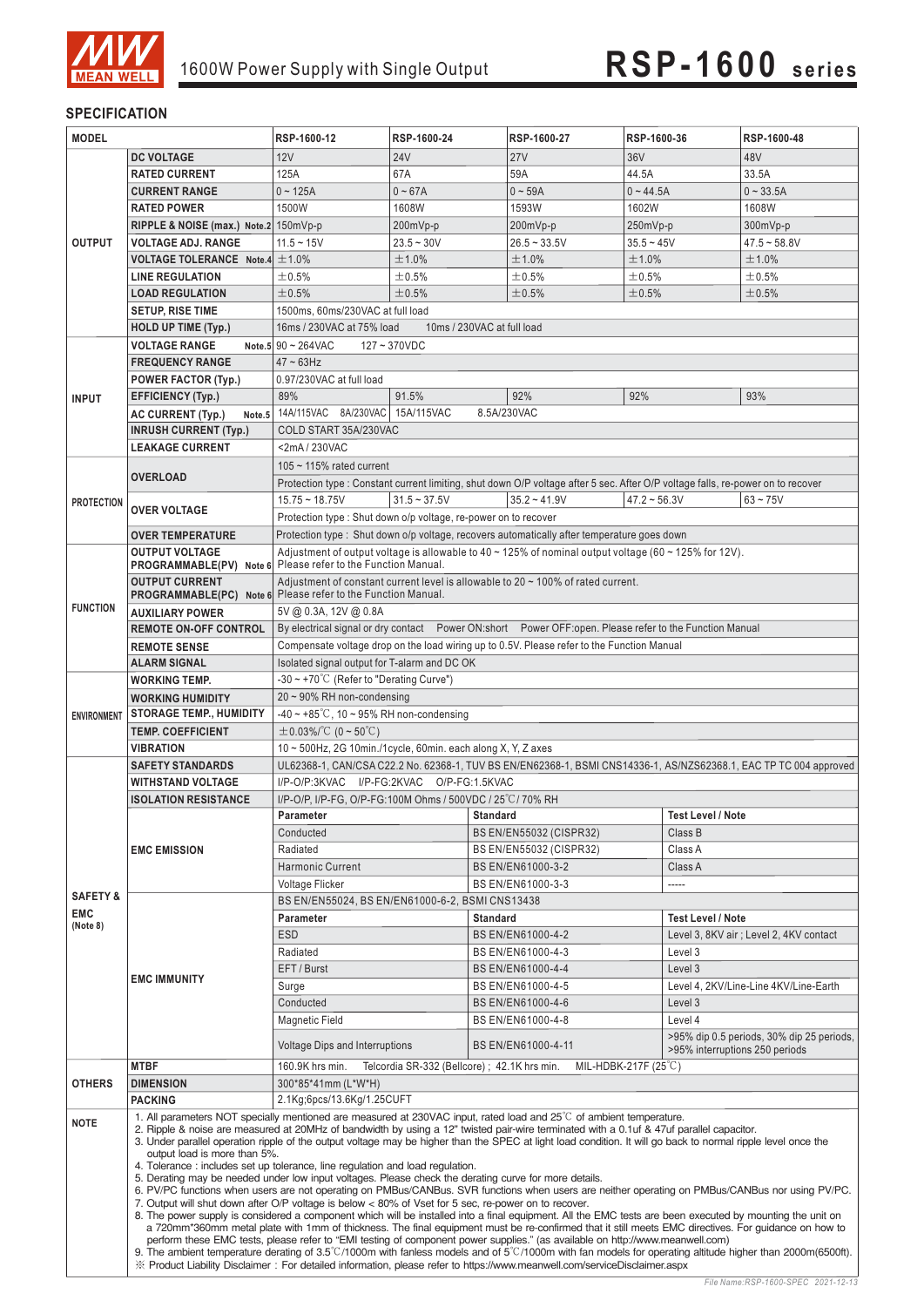

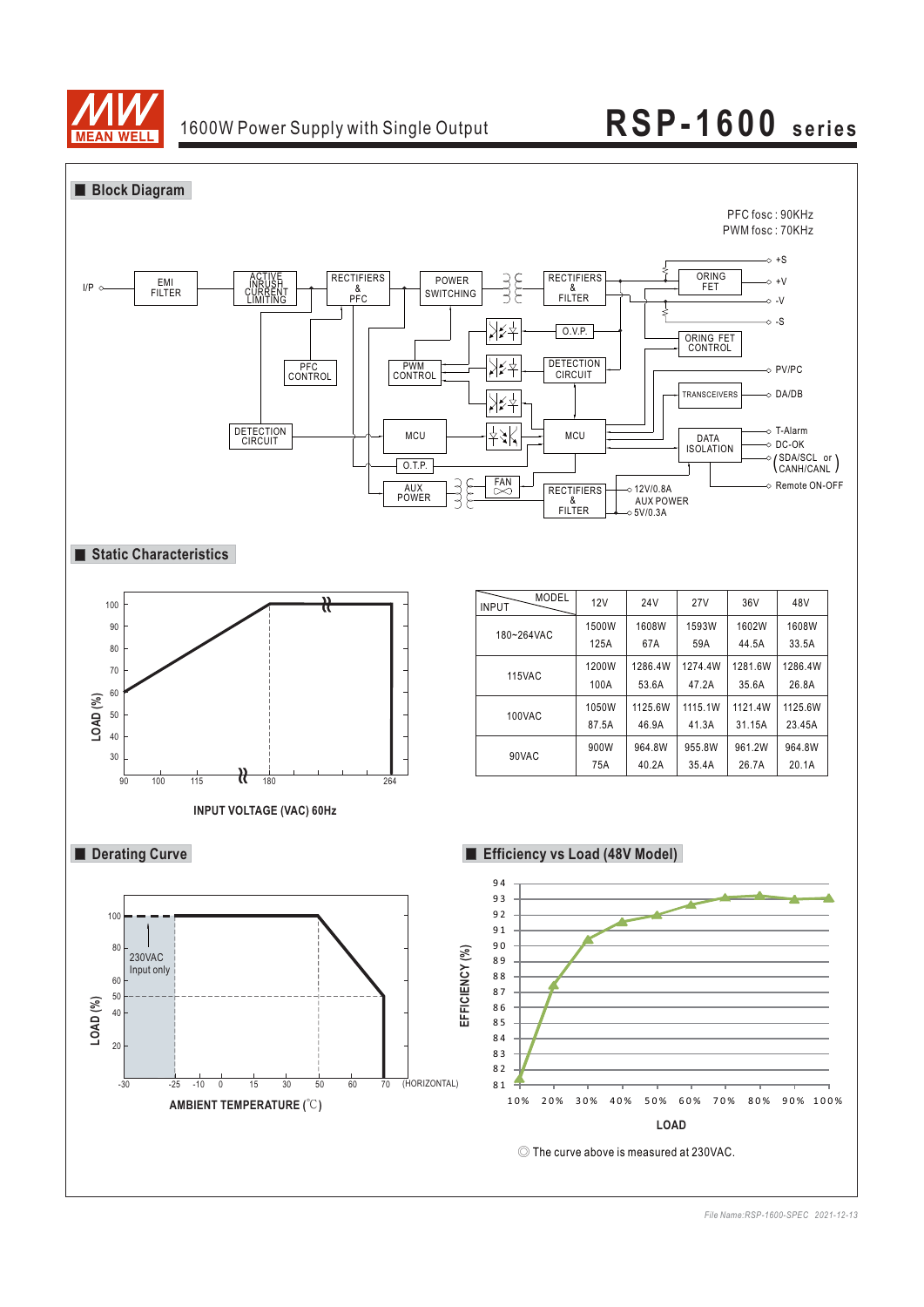

### **Function Manual**

#### **1**. **Voltage Drop Compensation**

1.1 Remote Sense

※ The Remote Sense compensates voltage drop on the load wiring up to 0.5V



◎ The +S signal should be connected to the positive terminal of the load whereas -S signal to the negative terminal.

### 1.2 Local Sense

※ The +S,-S have to be connected to the +V(signal), -V(signal), respectively, as the following diagram, in order to get the correct output voltage if Remote Sense is not used.



※ In addition to the adjustment via the built-in potentiometer, the output voltage can be trimmed by applying EXTERNAL VOLTAGE. **2. Output Voltage Programming (or, PV / remote voltage programming / remote adjust / margin programming / dynamic voltage trim)**

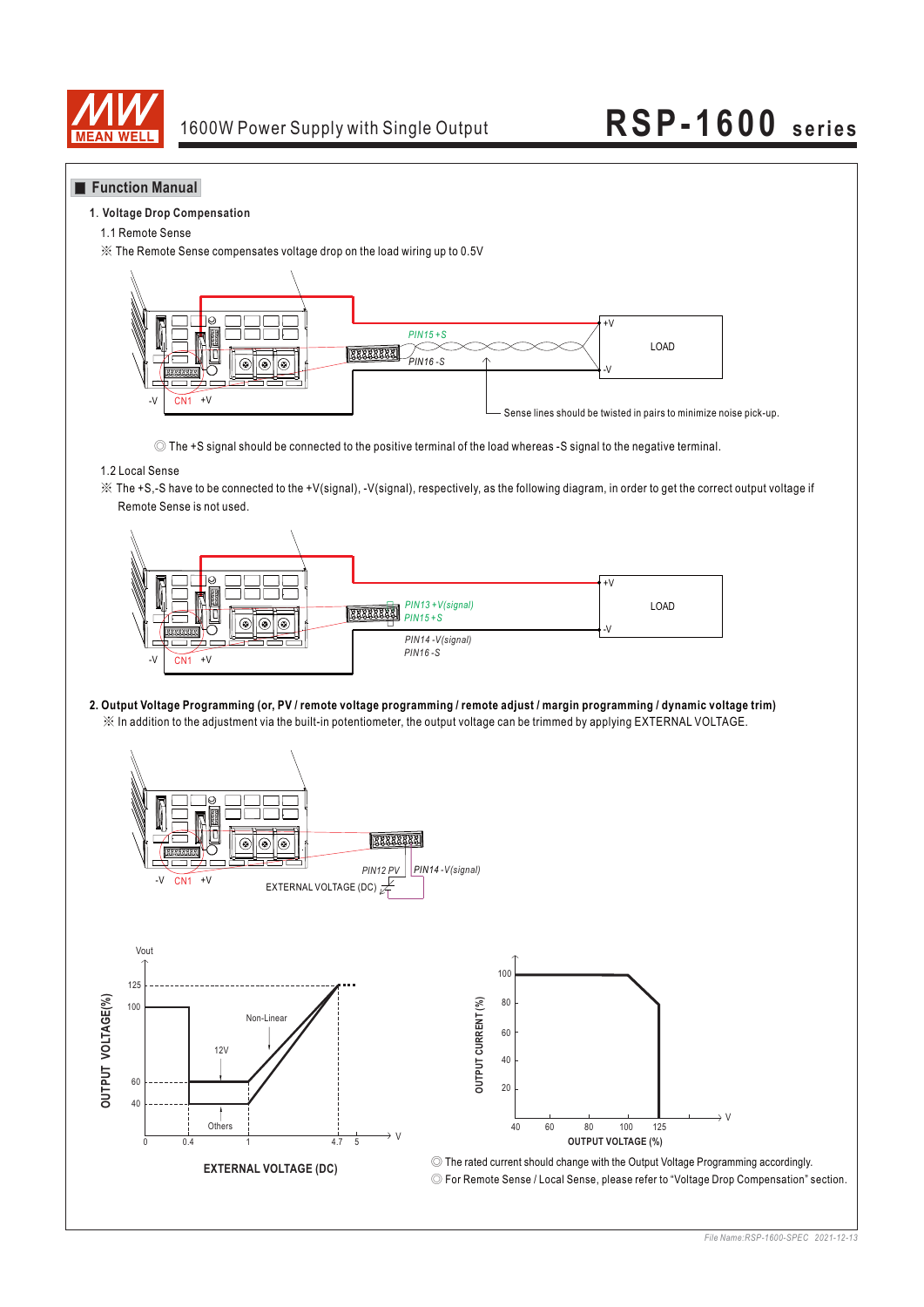



### **4. Remote ON-OFF Control**

※ The power supply can be turned ON/OFF individually or along with other units by using the "Remote ON-OFF" function.



| Between Remote ON-OFF and +5V-AUX | <b>Power Supply Status</b> |
|-----------------------------------|----------------------------|
| Switch Short                      | ΩN                         |
| Switch Open                       | <b>OFF</b>                 |

#### **5. Alarm Signal Output**

※ There are 2 alarm signals, DC OK and T-ALARM, in TTL signal form, on CN1. These signals are isolated from output. The maximum sink current is 10mA.

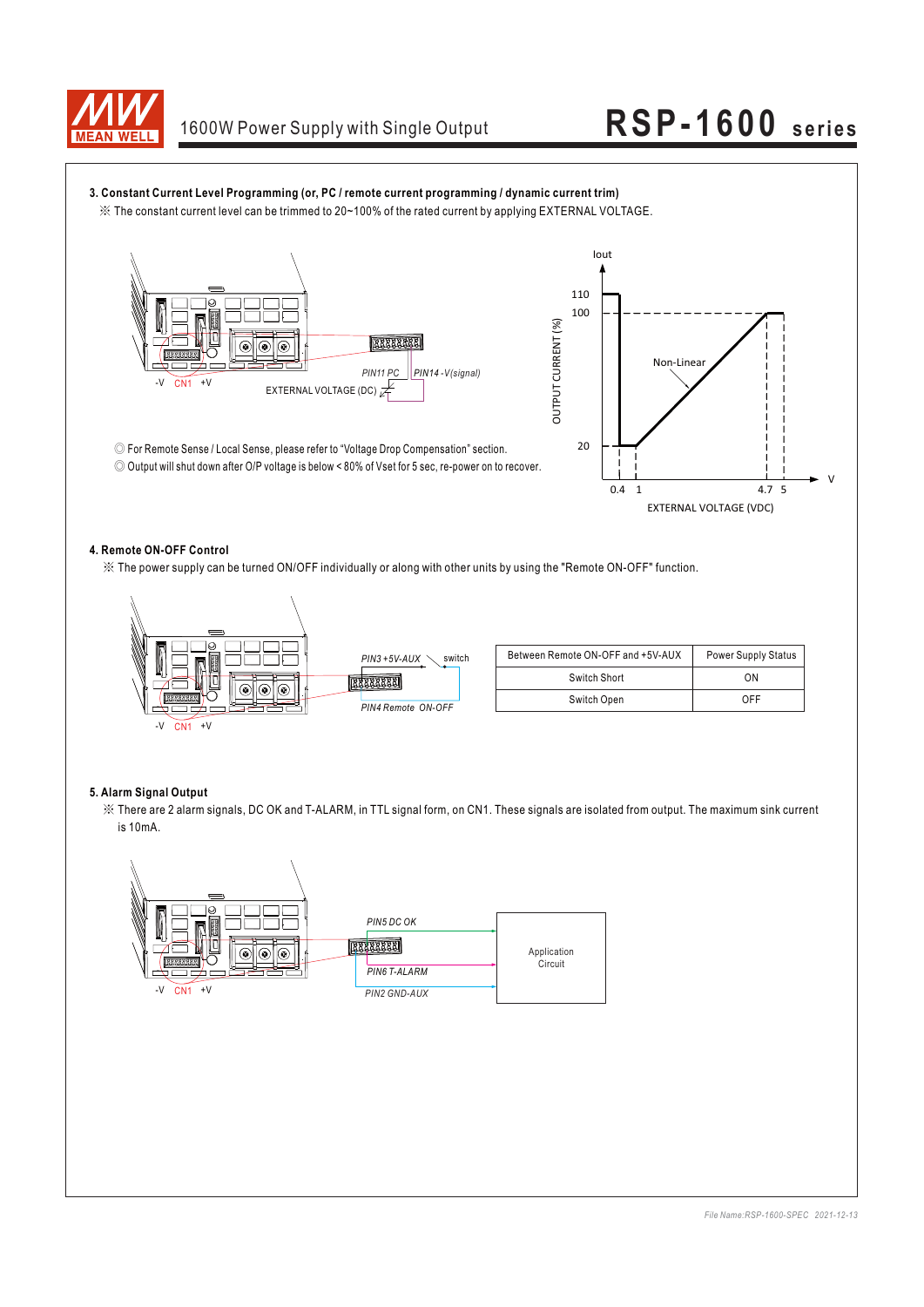

#### **6.Current Sharing with Remote Sense**

- RSP-1600 has the built-in active current sharing function and can be connected in parallel, up to 6 units, to provide higher output power as exhibited below :
- ※ The power supplies should be paralleled using short and large diameter wiring and then connected to the load.
- ※ Difference of output voltages among parallel units should be less than 0.2V.
- ※ The total output current must not exceed the value determined by the following equation:
- Maximum output current at parallel operation=(Rated current per unit) $\times$ (Number of unit) $\times$ 0.9
- the current shared among units may not be balanced.  $\%$  When the total output current is less than 5% of the total rated current, or say (5% of Rated current per unit)  $\times$  (Number of unit)
- ※ Under parallel operation ripple of the output voltage may be higher than the SPEC at light load condition. It will go back to normal ripple level once the output load is more than 5%.
- ※ CN500/SW1 Function pin connection

| Parallel |              | PSU <sub>1</sub> |              | PSU <sub>2</sub> |       | PSU <sub>3</sub> |       | PSU4            |       | PSU <sub>5</sub> |               | PSU <sub>6</sub> |
|----------|--------------|------------------|--------------|------------------|-------|------------------|-------|-----------------|-------|------------------|---------------|------------------|
|          | <b>CN500</b> | SW <sub>1</sub>  | <b>CN500</b> | SW <sub>1</sub>  | CN500 | SW <sub>1</sub>  | CN500 | SW <sub>1</sub> | CN500 | SW <sub>1</sub>  | CN500         | SW <sub>1</sub>  |
| 1 unit   | X            | ON               |              |                  |       |                  |       |                 |       |                  |               |                  |
| 2 unit   | ٧            | ON               | V            | ON               |       |                  |       |                 |       |                  |               |                  |
| 3 unit   | ν            | ON               |              | OFF              | V     | ON               |       |                 |       |                  |               |                  |
| 4 unit   | V            | ON               |              | OFF              | V     | <b>OFF</b>       | V     | ON              |       |                  |               |                  |
| 5 unit   | V            | ON               | V            | OFF              | V     | <b>OFF</b>       | V     | OFF             | ٧     | ON               |               |                  |
| 6 unit   | ٧            | ON               | V            | OFF              | V     | OFF              | V     | OFF             | ٧     | OFF              | $\mathcal{U}$ | ON               |



*File Name:RSP-1600-SPEC 2021-12-13*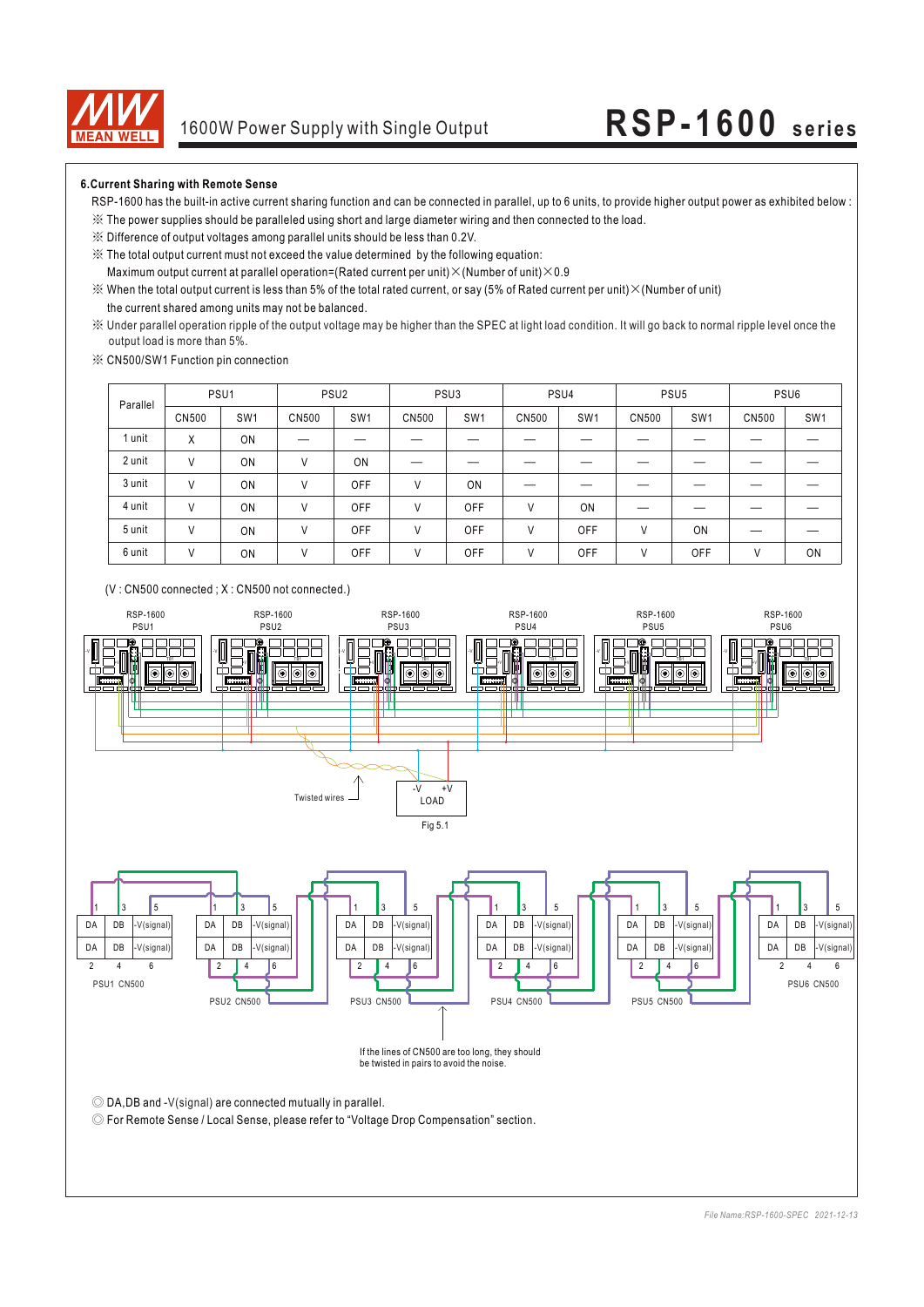



Note.2: Isolated signal, referenced to GND-AUX.